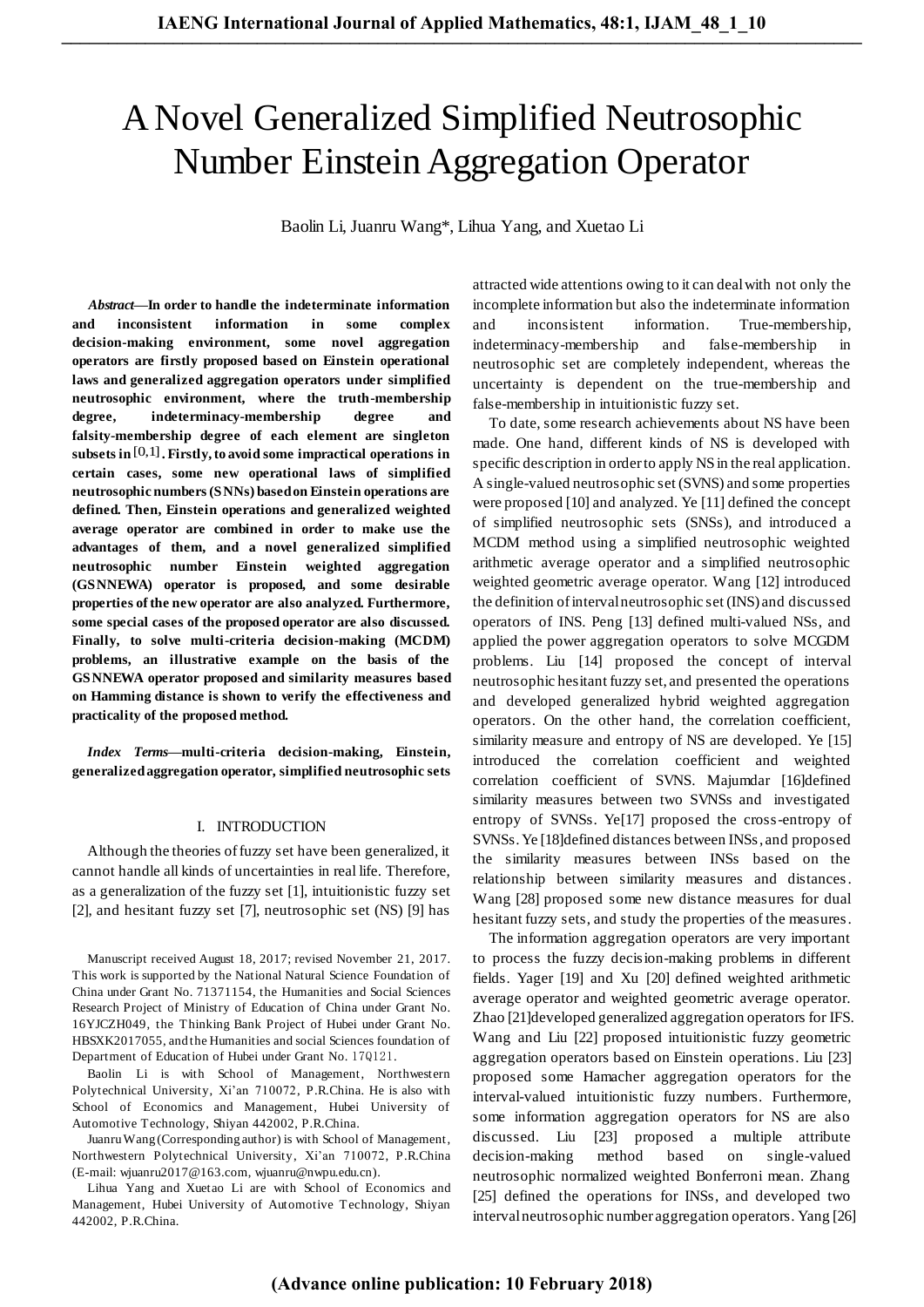proposed a multi-criteria decision-making method using power aggregation operators for single-valued neutrosophic sets.

However, the operations of SNNs provided by Ye [11] may be irrational in some situations, in order to avoid this shortcoming, the neutrosophic number aggregation operators based on the Einstein t-norm and t-conorm operational rules in the context of simplified neutrosophic environment are proposed in this paper. Meanwhile, the generalized aggregation operator has become the focus of research because it can be reduced to arithmetric, geometric and harmonic aggregation operators. However, until to now, there is no research about generalized neutrosophic number aggregation operators based on Einstein operations under simplified neutrosophic environment.

Therefore, the aim of the paper is to combine Einstein operations and generalized aggregation operators to SNNS, and then propose the novel GSNNEWA aggregation operator, Where the simplified neutrosophic number Einstein weighted average (SNNEWA) operator, the simplified neutrosophic number Einstein weighted geometric average (SNNEWGA) operator, and the simplified neutrosophic number Einstein weighted harmonic average (SNNEWHA) operator are special cases of the GSNNEWA operator proposed.

The remainder of this paper is organized as follows. In section Ⅱ, some novel operational laws of SNNS based on Einstein operations are defined. In section Ⅲ, generalized simplified neutrosophic number Einstein weighted aggregation (GSNNEWA) operator is proposed, and some desirable properties are analyzed. Moreover, some special cases of the proposed operator are also discussed in section Ⅲ. The new method for multi-criteria decision making based on the proposed operator is presented and an illustrative example is shown in section Ⅳ. Finally, the main conclusions of this paper are summarized in Section Ⅴ.

# II. NOVEL OPERATIONS BASED ON EINSTEIN

A NS *A* in *X* is characterized by  $T_A(x)$ ,  $I_A(x)$  and  $F_A(x)$ , which are singleton subintervals /subsets in the real standard [0,1], that is

 $T_A(x): X \to [0,1], I_A(x): X \to [0,1], \text{ and } F_A(x): X \to [0,1].$ Then, a simplification of A is denoted by [11]:  $A = \{ \langle x, T_A(x), I_A(x), F_A(x) \rangle | x \in X \},\$ 

For convenience, we will use the SNS where  $T_A(x)$ ,  $I_A(x)$ and  $F_A(x)$  are single values in the real standard  $[0,1]$  rather than subintervals / subsets in the real standard [0,1]. Therefore, each SNS can be represented by three real numbers in [0,1], we can adapt  $A = \langle T_A(x), I_A(x), F_A(x) \rangle$  to represent an element in SNS. In particular, if *X* has only one element, and call it a simplified neutrosophic number (SNN). The set of all SNNs is represented as SNNS.

Let  $A = (T_1, I_1, F_1)$  and  $B = (T_2, I_2, F_2)$  be two SNSs, then operational relations are defined as follows [11]:

$$
(1) A \oplus B \le T_1 + T_2 - T_1 T_2, I_1 + I_2 - I_1 I_2, F_1 + F_2 - F_1 F_2 >
$$
  
\n
$$
(2) A \otimes B \le T_1 T_2, I_1 I_2, F_1 F_2 >
$$
  
\n
$$
(3) \lambda A \le I - (1 - T_1)^{\lambda}, I - (1 - I_1)^{\lambda}, I - (1 - F_1)^{\lambda} > \lambda > 0
$$

 $(4) A^{\lambda} = T_1^{\lambda}, I_1^{\lambda}, F_1^{\lambda} > \lambda > 0$ 

However, in some situations, there are some limitations in definition above. Theoretically, the sum of any element and the maximum element is equal to the maximum value, and the multiple of any number and the minimum number is equal to the any one. But this may be incorrect in some cases. For instance, Let  $A \approx 0.6, 0.5, 0.5 >$  and  $B = 1,0,0 >$  be two SNSs. Obviously,  $B = (1,0,0)$  is the larger value of these SNSs. However, according to operations above,  $A \oplus B = 1,0.5,0.5 \geq B$ , similarly,  $A = 0.6, 0.5, 0.5 >$  is the smaller value of these SNSs. However, according to operations above,  $A \otimes B = 0.6, 0, 0 \rightarrow A$  Thus, the operations defined above are irrational. Therefore, some novel operations are proposed in this paper.

The t-norm and t-conorm play an important role in the building process of operation rules and aggregation operators. A strict Archimedean t-norm and a strict Archimedean t-conorm can be represented as  $T(x, y) = k^{-1}(k(x) + k(y))$ and  $S(x, y) = l^{-1}(l(x) + l(y))$ , where  $l(t) = k(1-t)$ . Einstein t-norm and t-conorm are as follows

$$
T(x, y) = \frac{xy}{1 + (1 - x)(1 - y)}
$$
,  $S(x, y) = \frac{x + y}{1 + xy}$ 

Here,

$$
k(t) = \log \frac{2-t}{t}, \, k^{-1}(t) = \log \frac{2}{e^t + 1}, \, l(t) = \log \frac{2 - (1-t)}{1 - t}, \, l^{-1}(t) = 1 - \frac{2}{e^t + 1}.
$$

Then, some novel operational rules of SNNs based on Einstein operations are defined.

Let  $A = (T_1, I_1, F_1)$  and  $B = (T_2, I_2, F_2)$  be two SNSs, then the new operational relations based on Einstein operations are defined as follows:

$$
(1) A \oplus B \le \frac{T_1 + T_2}{1 + T_1 T_2}, \frac{I_1 I_2}{1 + (1 - I_1)(1 - I_2)}, \frac{F_1 F_2}{1 + (1 - F_1)(1 - F_2)}>
$$
  
\n
$$
(2) A \otimes B \le \frac{T_1 T_2}{1 + (1 - T_1)(1 - T_2)}, \frac{I_1 + I_2}{1 + I_1 T_2}, \frac{F_1 + F_2}{1 + F_1 F_2}
$$
  
\n
$$
(3) \lambda A \le \frac{(1 + T_1)^{\lambda} - (1 - T_1)^{\lambda}}{(1 + T_1)^{\lambda} + (1 - T_1)^{\lambda}}, \frac{2(I_1)^{\lambda}}{(2 - I_1)^{\lambda} + (I_1)^{\lambda}}, \frac{2(F_1)^{\lambda}}{(2 - F_1)^{\lambda} + (F_1)^{\lambda}} > \lambda > 0
$$
  
\n
$$
(4) A^{\lambda} \le \frac{2(T_1)^{\lambda}}{(2 - T_1)^{\lambda} + (T_1)^{\lambda}} \frac{(1 + I_1)^{\lambda} - (1 - I_1)^{\lambda}}{(1 + I_1)^{\lambda} + (1 - I_1)^{\lambda}}, \frac{(1 + F_1)^{\lambda} - (1 - F_1)^{\lambda}}{(1 + F_1)^{\lambda} + (1 - F_1)^{\lambda}} > \lambda > 0
$$

Take into account the aforementioned example again. When applying new operational laws,  $A \oplus B \implies 1,0,0 \implies B, A \otimes B \implies 0.6,0.5,0.5 \implies A, \text{and these}$ results coincide with the theory. Therefore, the new operational relations above based on Einstein operations can avoid irrational result in certain cases. The novel operations proposed in this paper is better than the operations in literature [11]. Subsequently, the novel operation laws proposed will be used to establish new aggregation operators.

## III. GENERALIZED SIMPLIFIED NEUTROSOPHIC NUMBER EINSTEIN WEIGHTED AGGREGATION OPERATORS

In this section, some generalized simplified neutrosophic number Einstein aggregation operators are developed, and some properties are discussed.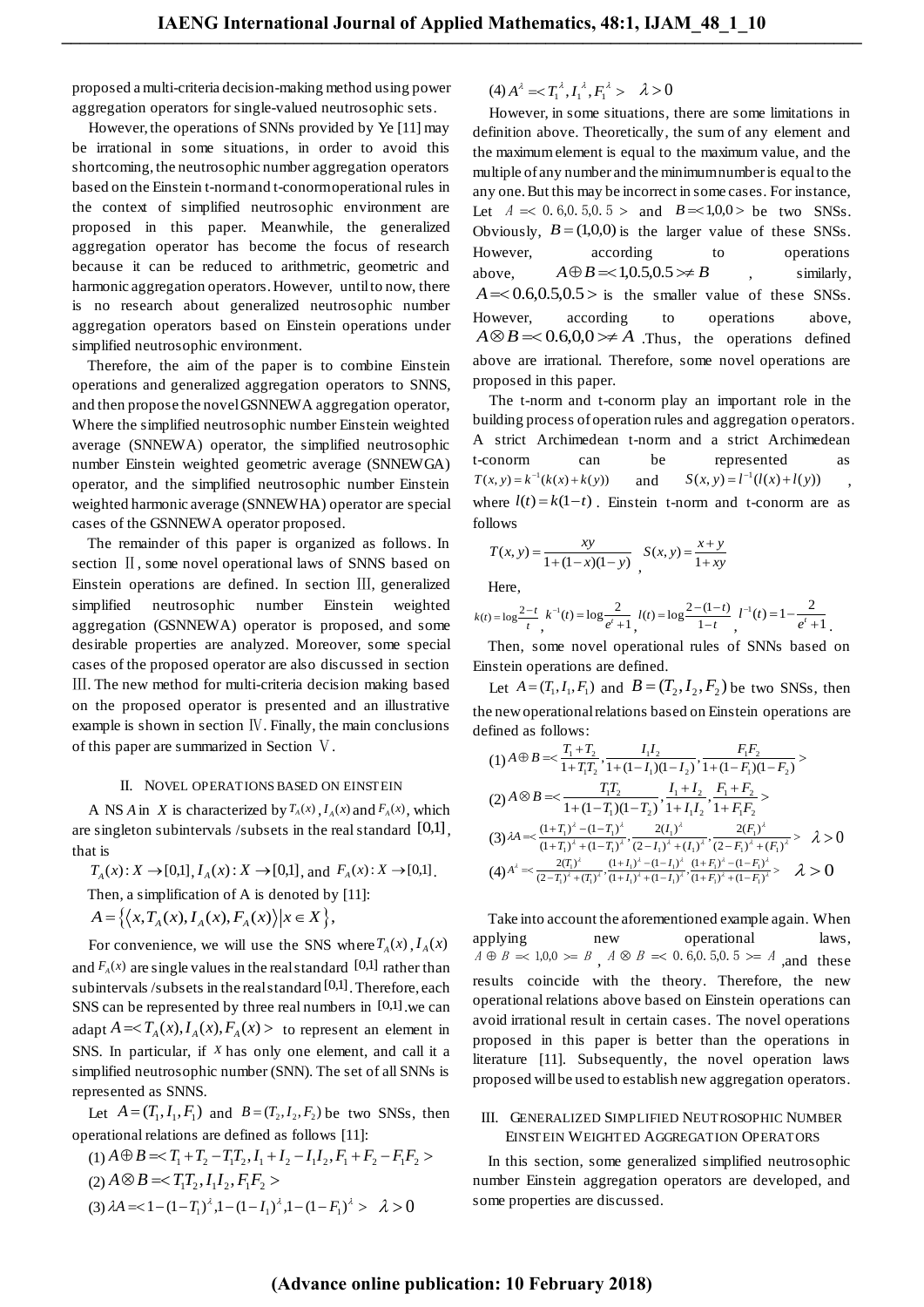$\equiv$ 

## *A. GSNNEWA operator*

Considering advantages of generalized weighted average (GWA) operator [27], we extend it to simplified neutrosophic environment.

Let  $A_j = \langle T_j, I_j, F_j \rangle$  (*j* = 1, 2,  $\cdots$ , *n*) be a collection of SNNs, and  $w = (w_1, w_2, \dots, w_n)$  be the weight vector of  $A_j$  ( $j = 1, 2, \dots, n$ ), satisfying  $w_j \ge 0$  and  $\sum_{j=1}^j w_j = 1$ *n*  $\sum_{j=1}^{N} w_j = 1$ . The generalized simplified neutrosophic number Einstein weighted average (GSNNEWA) operator of dimension n is the mapping GSNNEWA:  $SNN^n \rightarrow SNN$ , then the GSNNEWA operator is defined as

**GSNNEWA** 
$$
(A_1, A_2, \dots, A_n) = (\sum_{j=1}^n w_j A_j^{\lambda})^{\frac{1}{\lambda}}
$$

For a SNNs  $A_j$   $(j=1,2,\dots,n)$ , we have the following result. SNNs  $A_j$   $(j = 1, 2, \dots, n)$ , we<br>
GSNNEWA( $A_1, A_2, \dots, A_n$ )  $(A_1, A_2, \cdots, A_n)$ 

GSNNEWA(
$$
A_1, A_2, \dots, A_n
$$
)  
\n=
$$
\left\langle \frac{2(\prod_{j=1}^n u_j^{w_j} - \prod_{j=1}^n v_j^{w_j})^{\frac{1}{\lambda}}}{(\prod_{j=1}^n u_j^{w_j} + 3\prod_{j=1}^n v_j^{w_j})^{\frac{1}{\lambda}} + (\prod_{j=1}^n u_j^{w_j} - \prod_{j=1}^n v_j^{w_j})^{\frac{1}{\lambda}}}, \right\langle \prod_{j=1}^n t_j^{w_j} + 3\prod_{j=1}^n x_j^{w_j}\rangle^{\frac{1}{\lambda}} - (\prod_{j=1}^n t_j^{w_j} - \prod_{j=1}^n x_j^{w_j})^{\frac{1}{\lambda}} \right\rangle
$$
\n(
$$
\frac{\prod_{j=1}^n t_j^{w_j} + 3\prod_{j=1}^n x_j^{w_j}\Gamma_j^{\frac{1}{\lambda}} + (\prod_{j=1}^n t_j^{w_j} - \prod_{j=1}^n x_j^{w_j})^{\frac{1}{\lambda}}}{(\prod_{j=1}^n y_j^{w_j} + 3\prod_{j=1}^n z_j^{w_j})^{\frac{1}{\lambda}} - (\prod_{j=1}^n y_j^{w_j} - \prod_{j=1}^n z_j^{w_j})^{\frac{1}{\lambda}} \right\rangle}
$$
\n(
$$
\frac{\prod_{j=1}^n y_j^{w_j} + 3\prod_{j=1}^n z_j^{w_j}}{\prod_{j=1}^n y_j^{w_j} + 3\prod_{j=1}^n z_j^{w_j}} \frac{\prod_{j=1}^n y_j^{w_j} - \prod_{j=1}^n z_j^{w_j}}{\prod_{j=1}^n y_j^{w_j} - \prod_{j=1}^n z_j^{w_j}} \right\rangle
$$

Where  $u_j = (2 - T_j)^{\lambda} + 3(T_j)^{\lambda}$ ,  $v_j = (2 - T_j)^{\lambda} - (T_j)^{\lambda}$ ,

$$
\begin{aligned} \n\text{where } u_j &= (2 - I_j) + 3(I_j), \, v_j = (2 - I_j) - (I_j) \;, \\ \nt_j &= (1 + I_j)^{\lambda} + 3(1 - I_j)^{\lambda}, \, x_j = (1 + I_j)^{\lambda} - (1 - I_j)^{\lambda}, \\ \ny_j &= (1 + F_j)^{\lambda} + 3(1 - F_j)^{\lambda}, \, z_j = (1 + F_j)^{\lambda} - (1 - F_j)^{\lambda}, \end{aligned}
$$

Then the aggregated result using the GSNNEWA operator is still a SNN.

**Proof.** The proof can be done by using the mathematical induction.

1) When n=2, then

1) When n=2, then  
\n
$$
A_1^{\lambda} = \left\langle \frac{2(T_1)^{\lambda}}{(2-T_1)^{\lambda} + (T_1)^{\lambda}} \cdot \frac{(1+I_1)^{\lambda} - (1-I_1)^{\lambda}}{(1+I_1)^{\lambda} + (1-I_1)^{\lambda}} \cdot \frac{(1+F_1)^{\lambda} - (1-F_1)^{\lambda}}{(1+F_1)^{\lambda} + (1-F_1)^{\lambda}} \right\rangle
$$

$$
w_{i}A_{i}^{\lambda} = \begin{cases} \frac{(1 + \frac{2(T_{i})^{\lambda}}{(2 - T_{i})^{\lambda} + (T_{i})^{\lambda}})^{w_{i}} - (1 - \frac{2(T_{i})^{\lambda}}{(2 - T_{i})^{\lambda} + (T_{i})^{\lambda}})^{w_{i}} \\ \frac{2(T_{i})^{\lambda}}{(1 + \frac{2(T_{i})^{\lambda}}{(2 - T_{i})^{\lambda} + (T_{i})^{\lambda}})^{w_{i}} + (1 - \frac{2(T_{i})^{\lambda}}{(2 - T_{i})^{\lambda} + (T_{i})^{\lambda}})^{w_{i}} \\ \frac{2(\frac{(1 + I_{i})^{\lambda} - (1 - I_{i})^{\lambda}}{(1 + I_{i})^{\lambda} + (1 - I_{i})^{\lambda}})^{w_{i}}}{(1 + I_{i})^{\lambda} + (1 - I_{i})^{\lambda}} \\ \frac{2(\frac{(1 + I_{i})^{\lambda}}{(1 + I_{i})^{\lambda} + (1 - I_{i})^{\lambda}})^{w_{i}} + (\frac{(1 + I_{i})^{\lambda} - (1 - I_{i})^{\lambda}}{(1 + I_{i})^{\lambda} + (1 - I_{i})^{\lambda}})^{w_{i}} \\ \frac{2(\frac{(1 + I_{i})^{\lambda}}{(1 + I_{i})^{\lambda} + (1 - I_{i})^{\lambda}})^{w_{i}} + (\frac{(1 + I_{i})^{\lambda} - (1 - I_{i})^{\lambda}}{(1 + I_{i})^{\lambda} + (1 - I_{i})^{\lambda}})^{w_{i}}}{(1 + I_{i})^{\lambda} + (1 - I_{i})^{\lambda}} \end{cases}
$$
\n
$$
= \begin{cases} \frac{((2 - T_{i})^{\lambda} + 3(T_{i})^{\lambda})^{w_{i}} - ((2 - T_{i})^{\lambda} - (1 - I_{i})^{\lambda}}{(1 + I_{i})^{\lambda} + (1 - I_{i})^{\lambda}})^{w_{i}}}{((1 + I_{i})^{\lambda} + 3(T_{i})^{\lambda})^{w_{i}} + ((2 - T_{i})^{\lambda} - (1 - I_{i})^{\lambda}})^{w_{i}}}, \\ \frac{2((1 + I_{i})^{\lambda} + 3(T_{i})^{\lambda})^{w_{i}} + ((2 - T_{i})^{\lambda} - (1 - I_{i})^{\lambda}})^{w_{i}}}{((1 + I_{i})^{\lambda} + 3(T_{i})^{\
$$

3) When  $n=k+1$ , we can get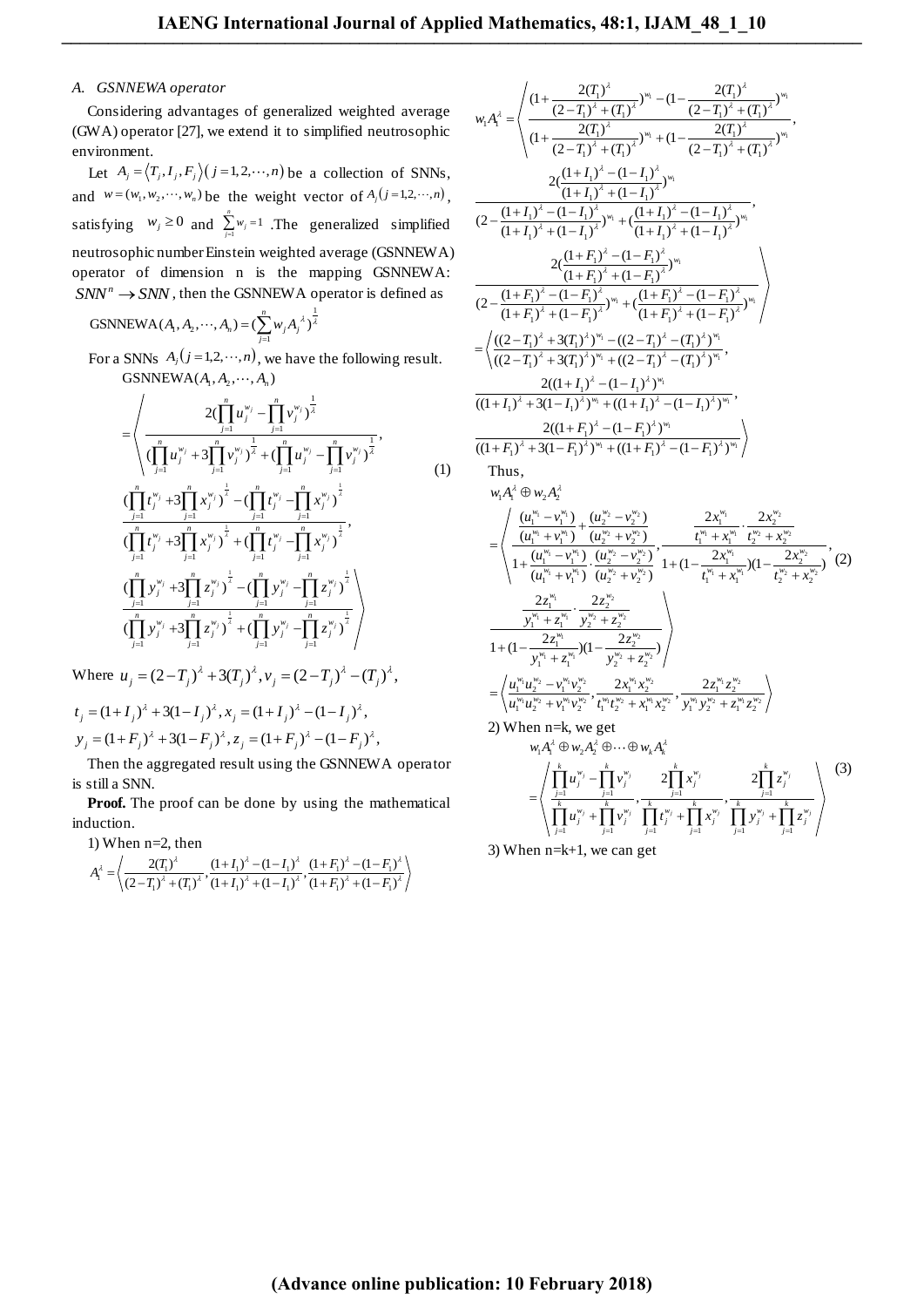$$
\sum_{j=1}^{k} w_{j} A_{j}^{\lambda} \oplus w_{k+1} A_{k+1}^{\lambda}
$$
\n
$$
= \left\langle \frac{\prod_{j=1}^{k} u_{j}^{w_{j}} - \prod_{j=1}^{k} v_{j}^{w_{j}}}{\prod_{j=1}^{k} u_{j}^{w_{j}} + \prod_{j=1}^{k} v_{j}^{w_{j}} + \frac{(u_{k+1}^{w_{k+1}} - v_{k+1}^{w_{k+1}})}{(u_{k+1}^{w_{k+1}} + v_{k+1}^{w_{k+1}})}}, \frac{\prod_{j=1}^{k} u_{j}^{w_{j}} - \prod_{j=1}^{k} v_{j}^{w_{j}}}{\prod_{j=1}^{k} u_{j}^{w_{j}} + \prod_{j=1}^{k} v_{j}^{w_{j}} + \frac{(u_{k+1}^{w_{k+1}} - v_{k+1}^{w_{k+1}})}{(u_{k+1}^{w_{k+1}} + v_{k+1}^{w_{k+1}})}}, \frac{2\prod_{j=1}^{k} x_{j}^{w_{j}}}{\prod_{j=1}^{k} t_{j}^{w_{j}} + \prod_{j=1}^{k} x_{j}^{w_{j}} + \frac{2x_{k+1}^{w_{k+1}}}{t_{k+1}^{w_{k+1}} + x_{k+1}^{w_{k+1}}}} \frac{2\prod_{j=1}^{k} x_{j}^{w_{j}}}{\prod_{j=1}^{k} t_{j}^{w_{j}} + \prod_{j=1}^{k} x_{j}^{w_{j}}}, \frac{2x_{k+1}^{w_{k+1}}}{t_{k+1}^{w_{k+1}} + x_{k+1}^{w_{k+1}}}
$$
\n
$$
1 + (1 - \frac{\sum_{j=1}^{k} x_{j}^{w_{j}}}{\prod_{j=1}^{k} y_{j}^{w_{j}} + \prod_{j=1}^{k} x_{j}^{w_{j}}}, \frac{2z_{k+1}^{w_{k+1}}}{2z_{k+1}^{w_{k+1}} + z_{k+1}^{w_{k+1}}}
$$
\n
$$
1 + (1 - \frac{\sum_{j=1}^{k} z_{j}^{w_{j}}}{\prod_{j=1}^{k} y_{j}^{w_{j}} + \prod_{j=1}^{k} z_{j}^{w_{j}}},
$$

Therefore, considering these results, we can get Equation (1) holds for any n. lds for any n.<br>4) Finally, we can get<br>  $\frac{1}{\text{GSNNEWA}(A_1, A_2, \dots, A_n)}$ 

GSNNEWA $(A_1, A_2, \cdots, A_n)$ 

Hencefore, considering these results, we can get  
\ndls for any n.  
\n4) Finally, we can get  
\nds<sub>1</sub> is a  
\nds<sub>1</sub> is a  
\nds<sub>2</sub> is a  
\n
$$
\frac{\int_{2}^{1} u_{ij}^{w_j} - \int_{1}^{k} v_{ij}^{w_j}}{2(1 + \frac{1}{\int_{1}^{k-1} u_{ij}^{w_j} - \int_{1}^{k} v_{ij}^{w_j}})^{\frac{1}{k}}}
$$
\n
$$
= \begin{cases}\n\frac{\int_{1}^{k} u_{ij}^{w_j} - \int_{1}^{k} v_{ij}^{w_j}}{2(1 + \frac{1}{\int_{1}^{k-1} u_{ij}^{w_j} - \int_{1}^{k} v_{ij}^{w_j}})^{\frac{1}{k}}}{(2 - \frac{1}{\int_{1}^{k-1} u_{ij}^{w_j} + \int_{1}^{k} v_{ij}^{w_j}})^{\frac{1}{k}}}, \frac{2 \int_{1}^{k} f_{ij}^{w_j}}{(\int_{1}^{k} u_{ij}^{w_j} + \int_{1}^{k} v_{ij}^{w_j}})^{\frac{1}{k}}}{(\int_{1}^{k} u_{ij}^{w_j} + \int_{1}^{k} v_{ij}^{w_j}})^{\frac{1}{k}}}, \frac{2 \int_{1}^{k} f_{ij}^{w_j}}{(\int_{1}^{k} u_{ij}^{w_j} + \int_{1}^{k} v_{ij}^{w_j}})^{\frac{1}{k}}}, \frac{2 \int_{1}^{k} f_{ij}^{w_j}}{2(1 + \frac{1}{\int_{1}^{k} u_{ij}^{w_j} + \int_{1}^{k} v_{ij}^{w_j}})^{\frac{1}{k}}}, \frac{2 \int_{1}^{k} f_{ij}^{w_j}}{(\int_{1}^{k} u_{ij}^{w_j} + \int_{1}^{k} v_{ij}^{w_j}})^{\frac{1}{k}}}, \frac{2 \int_{1}^{k} f_{ij}^{w_j}}{(\int_{1}^{k} u_{ij}^{w_j} + \int_{1}^{k} v_{ij}^{w_j}})^{\frac{1}{k}}}, \frac{2 \int_{1}^{k} f_{ij}^{w_j}}{(\int_{1}^{k} u_{ij}^{w_j} + \int_{1}^{k} v_{ij}^{w_j}})^{\frac{1}{k}}}, \frac{2 \int_{1}^{k} f_{
$$

 The proof is completed, and the novel GSNNEWA operator is calculated.

## *B. Properties of GSNNEWA operator*

We can easily prove that the GSNNEWA operator has the following properties.

1) Idempotency: Let  $A_j = \langle T_{A_j}, I_{A_j}, F_{A_j} \rangle (j=1,2,\dots,n)$  be a collection of SNNs, and  $A = \langle T_A, I_A, F_A \rangle$  be a SNN. If  $A_j = A$  $(j=1,2,\cdots,n)$ , then GSNNEWA  $(A_1, A_2, \cdots, A_n) = A$ .

2) Commutativity: Let  $A_j = \langle T_{A_j}, I_{A_j}, F_{A_j} \rangle (j=1,2,\dots,n)$  be a collection of SVNNs, if  $A_j^*(j=1,2,\dots,n)$  is any permutation

of  $A_j$   $(j = 1, 2, \dots, n)$ , then  $GSNNEWA, A_1, A_2, \cdots, A_n$ ) =  $GSNNEWAA_1^*, A_2^*, \cdots, A_n^*$ ). 3) Boundedness: Let  $A_j^- = \left\langle T_{A_j^-}, I_{A_j^-}, F_{A_j^-} \right\rangle (j = 1, 2, \cdots, n), A_j = \left\langle T_{A_j}, I_{A_j}, F_{A_j} \right\rangle (j = 1, 2, \cdots, n),$ and  $A_j^+ = \left\langle T_{A_j^+}, I_{A_j^+}, F_{A_j^+}\right\rangle \left( j = 1, 2, \dots, n \right)$  be three collections of SNNs. If for all j,  $T_{A_{j}^{-}} \leq T_{A_{j}} \leq T_{A_{j}^{+}}, I_{A_{j}^{+}} \leq I_{A_{j}} \leq I_{A_{j}^{-}},$  and  $F_{A_{j}^{+}} \leq F_{A_{j}} \leq F_{A_{j}^{-}},$  then  $GSNNEWA_{1}^{-}, A_{2}^{-}, \cdots, A_{n}^{-}) \leq GSNNEWA_{1}A_{1}A_{2}^{+}, \cdots, A_{n}^{+} \leq GSNNEWA_{1}A_{1}^{+}, A_{2}^{+}, \cdots, A_{n}^{+}$ 4) Monotonicity: Let  $A_j = \langle T_{A_j}, I_{A_j}, F_{A_j} \rangle$  and  $A_j' = \langle T_{A_j}, I_{A_j}, F_{A_j'} \rangle$  be two collections of SNNs, if  $A_j \leq A_j$  for all  $(j = 1, 2, \dots, n)$ , then Lettions of SNNs, if  $A_j \le A_j$  for all  $(j = 1, 2, \dots, n)$ , then<br>GSNNEWA( $A_1, A_2, \dots, A_n$ )  $\leq$  GSNNEWA( $A_1$ ',  $A_2$ ',  $\dots, A_n$ ')

 $GSNNEWA(A_1, A_2, \cdots, A_n) \leq GSNNEWA(A_1, A_2, \cdots, A_n)$ 

# *C. Special cases*

 $\langle 4 \rangle$ 

,

Some special operators based on the different parameter  $\lambda$ of GSNNEWA operator will be discussed in the following.

1) If  $\lambda = 1$ , then the GSNNEWA operator will be reduced to the simplified neutrosophic number Einstein weighted average (SNNEWA) operator. Thus,

 $u_j = 2 + 2T_j, v_j = 2 - 2T_j, t_j = 4 - 2I_j, x_j = 2I_j, y_j = 4 - 2F_j, z_j = 2F_j,$ SNNEWA operator is defined as follows:<br>
SNNEWA operator is defined as follows:<br>
SNNEWA( $A_1, A_2, \dots, A_n$ )

$$
\text{SNNEWA}(A_1, A_2, \cdots, A_n)
$$

NEW A operator is defined as follows:  
\nSNNEWA(A<sub>1</sub>, A<sub>2</sub>,...,A<sub>n</sub>)  
\n
$$
= \left\langle \prod_{j=1}^{n} (1+T_j)^{w_j} - \prod_{j=1}^{n} (1-T_j)^{w_j} \right\rangle_{\frac{2}{j=1}} \frac{2 \prod_{j=1}^{n} I_j^{w_j}}{I_j^{w_j}} + \prod_{j=1}^{n} (2-I_j)^{w_j} + \prod_{j=1}^{n} (2-I_j)^{w_j} + \prod_{j=1}^{n} (2-I_j)^{w_j} + \prod_{j=1}^{n} (T_j - T_j)^{w_j}
$$

2) If  $\lambda = -1$ , then the GSNNEWA operator will be reduced to the simplified neutrosophic number Einstein weighted harmonic average(SNNEWHA) operator which is defined<br>as follows:<br> $u_i = \frac{6-2T_j}{2}$ ,  $v_i = \frac{2T_j - 2}{2}$ ,  $t_i = \frac{4+2T_j}{2}$ ,  $x_i = \frac{-2T_j}{2}$ ,  $x_i = \frac{2T_j}{2}$ as follows:

as follows:  
\n
$$
u_j = \frac{6-2T_j}{(2-T_j)T_j}, v_j = \frac{2T_j - 2}{(2-T_j)T_j}, t_j = \frac{4+2I_j}{(1+I_j)(1-I_j)}, x_j = \frac{-2I_j}{(1+I_j)(1-I_j)},
$$
\n
$$
y_j = \frac{4+2F_j}{(1+F_j)(1-F_j)}, z_j = \frac{-2F_j}{(1+F_j)(1-F_j)},
$$
\nSNNEWHA $(A_1, A_2, \dots, A_n)$   
\n
$$
= \left( \prod_{j=1}^n (3-T_j)^{w_j} + 3 \prod_{j=1}^n (T_j - 1)^{w_j}, \frac{-2 \prod_{j=1}^n (-I_j)^{w_j}}{n} \right), \frac{-2 \prod_{j=1}^n (-F_j)^{w_j}}{n} \right)
$$

$$
\begin{aligned}\n&\text{SNNEWHA}(A_1, A_2, \cdots, A_n) \\
&= \left\langle \prod_{j=1}^n (3 - T_j)^{w_j} + 3 \prod_{j=1}^n (T_j - 1)^{w_j} \right\rangle \\
&= \left\langle \prod_{j=1}^n (3 - T_j)^{w_j} + \prod_{j=1}^n (T_j - 1)^{w_j} \right\rangle \\
&\left\langle \prod_{j=1}^n (3 - T_j)^{w_j} + \prod_{j=1}^n (T_j - 1)^{w_j} \right\rangle \\
&\left\langle \prod_{j=1}^n (2 + I_j)^{w_j} + \prod_{j=1}^n (2 + I_j)^{w_j} \right\rangle \\
&\left\langle \prod_{j=1}^n (3 - T_j)^{w_j} \right\rangle \\
&\left\langle \prod_{j=1}^n (3 - T_j)^{w_j} + \prod_{j=1}^n (T_j - 1)^{w_j} \right\rangle \\
&\left\langle \prod_{j=1}^n (3 - T_j)^{w_j} + \prod_{j=1}^n (T_j - 1)^{w_j} \right\rangle \\
&\left\langle \prod_{j=1}^n (3 - T_j)^{w_j} + \prod_{j=1}^n (T_j - 1)^{w_j} \right\rangle \\
&\left\langle \prod_{j=1}^n (3 - T_j)^{w_j} + \prod_{j=1}^n (T_j - 1)^{w_j} \right\rangle \\
&\left\langle \prod_{j=1}^n (3 - T_j)^{w_j} + \prod_{j=1}^n (T_j - 1)^{w_j} \right\rangle \\
&\left\langle \prod_{j=1}^n (3 - T_j)^{w_j} + \prod_{j=1}^n (3 - T_j)^{w_j} \right\rangle \\
&\left\langle \prod_{j=1}^n (3 - T_j)^{w_j} + \prod_{j=1}^n (3 - T_j)^{w_j} \right\rangle \\
&\left\langle \prod_{j=1}^n (3 - T_j)^{w_j} + \prod_{j=1}^n (3 - T_j)^{w_j} \right\rangle \\
&\left\langle \prod_{j=1}^n (3 - T_j)^{w_j} + \prod_{j=1}^n (3 - T_j)^{w_j} \right\rangle \\
&\left\langle \prod_{j=1}^n (3 - T_j)^{w_j} + \prod_{j=1}^n (3 - T_j)^{w_j} \right\rangle \\
&
$$

3) if  $\lambda \rightarrow 0$ , then the GSNNEWA operator will be reduced to the simplified neutrosophic number Einstein weighted geometric average(SNNEWGA) operator which is defined as follows: geometric average<br>as follows:<br>SNNEWGA( $A_1, A_2, \dots, A_n$ )

$$
\sum_{j=1}^{n} \text{GVDWCA}(A_1, A_2, \dots, A_n)
$$
\n
$$
= \left\langle \prod_{j=1}^{n} (1+I_j)^{w_j} - \prod_{j=1}^{n} (1-I_j)^{w_j} \prod_{j=1}^{n} (1+F_j)^{w_j} - \prod_{j=1}^{n} (1-F_j)^{w_j} \right\rangle
$$
\n
$$
= \left\langle \prod_{j=1}^{n} (2-T_j)^{w_j} + \prod_{j=1}^{n} T_j^{w_j}, \prod_{j=1}^{n} (1+I_j)^{w_j} + \prod_{j=1}^{n} (1-I_j)^{w_j}, \prod_{j=1}^{n} (1+F_j)^{w_j} + \prod_{j=1}^{n} (1-F_j)^{w_j} \right\rangle
$$

From the above discussion, we can easily know that GSNNEWA operator is more generalized.

#### IV. AN ILLUSTRATIVE EXAMPLE

In this section, we will use the GSNNEWA operator to deal with the multi-criteria decision-making problems under the simplified neutrosophic environment, where the

# **(Advance online publication: 10 February 2018)**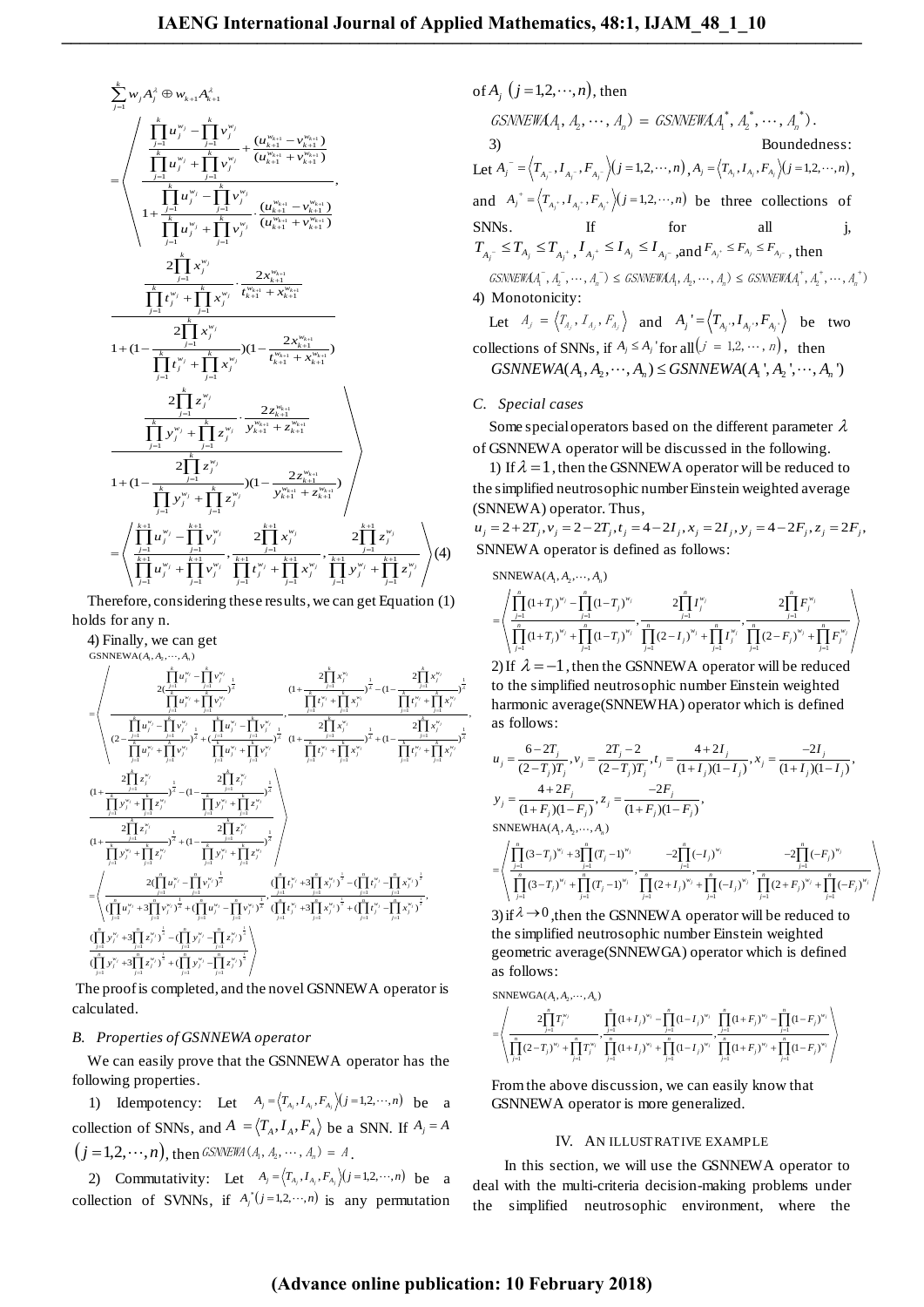alternative values are in the form of SNNs and the criteria weights are in the form of crisp values.

## *A. Hamming distance measure*

Let  $x = (T, I, F)$  be a SNN, and the cosine similarity measure  $S(x)$  between SNN  $\bar{x}$  and the ideal alternative (1,0,0) can be defined as follows [15]:

$$
S(x) = \frac{T}{\sqrt{T^2 + I^2 + F^2}}
$$

However, the cosine similarity measure for SVNNs might be unacceptable. For example, let  $a_1 = 0.3,0,0>$  and  $a_2 = 0.7, 0, 0$  > be two alternatives, and the ideal alternative is  $a^* = < 1,0,0 >$ . According to the calculated formula of similarity measure under simplified neutrosophic environment,  $S_1(a_1, a^*) = S_2(a_2, a^*) = 1$  can be obtained. However, it cannot indicate which alternative is better. In fact, it is clear that  $a_2$  is superior to  $a_1$ . Therefore, we introduce Hamming distance to rank alternatives instead of cosine similarity measure.

Let  $x = (T_1, I_1, F_1)$  and  $y = (T_2, I_2, F_2)$  be any two SVNNs, then the Hamming distance between  $x$  and  $y$  can be defined as follows:

 $d(x, y) = |T_1 - T_2| + |I_1 - I_2| + |F_1 - F_2|$ 

We know that the Hamming distance can solve the problem in the literature [15]. Let us consider the same example above, according to the calculated formula of Hamming distance,  $D_1(a_1, a^*) = 0.7, D_2(a_2, a^*) = 0.3$  can be obtained, which indicate  $a_1$  is inferior to  $a_2$ .

#### *B. An example*

Next, we will consider the same decision-making problem adapted from Ye [\[11\].](#page-5-5)

The example is about an investment company with four possible alternatives based on three criteria.  $A_1$ ,  $A_2$ ,  $A_3$  and  $A_4$ are four alternatives, where  $A_1$  is a car company,  $A_2$  is a food company,  $A_3$  is a computer company,  $A_3$  is an arms company.  $C_1$ ,  $C_2$  and  $C_3$  are corresponding criteria, where  $C_1$  represents the risk analysis,  $C_2$  represents the growth analysis,  $C_3$ represents the environmental impact analysis. The weight vector of the criteria is  $W = (0.35, 0.25, 0.4)$ .

The simplified netrosophic decision matrix is shown in the following forms:

|  |  | $\left[ \langle 0.4, 0.2, 0.3 \rangle \right] \langle 0.4, 0.2, 0.3 \rangle \langle 0.2, 0.2, 0.5 \rangle$                                                                                                                                         |
|--|--|----------------------------------------------------------------------------------------------------------------------------------------------------------------------------------------------------------------------------------------------------|
|  |  |                                                                                                                                                                                                                                                    |
|  |  | $D = \begin{array}{ccc} \left  \langle 0.6, 0.1, 0.2 \rangle & \langle 0.6, 0.1, 0.2 \rangle & \langle 0.5, 0.2, 0.2 \rangle \\ \langle 0.3, 0.2, 0.3 \rangle & \langle 0.5, 0.2, 0.3 \rangle & \langle 0.5, 0.3, 0.2 \rangle \end{array} \right $ |
|  |  | $ \langle 0.7, 0.0, 0.1 \rangle \langle 0.6, 0.1, 0.2 \rangle \langle 0.4, 0.3, 0.2 \rangle  $                                                                                                                                                     |

To get the best alternative, the following steps are involved: Step1: Utilize the GSNNEWA operator to calculate the comprehensive evaluation value of each alternative.

For simplicity, suppose  $\lambda \rightarrow 0$ , then the GSNNEWA operator will be reduced to the simplified neutrosophic number Einstein weighted geometric average (SNNEWGA) operator.

 $SNNEWGA(A_1, A_2, \dots, A_n)$ 

$$
\begin{split} & \text{SNNEWGA}(A_\text{i}, A_\text{2}, \cdots, A_\text{n}) \\ = & \left\langle \frac{2\displaystyle \prod_{j=1}^n T_j^{w_j}}{\displaystyle \prod_{j=1}^n (2-T_j)^{w_j} + \displaystyle \prod_{j=1}^n T_j^{w_j}}, \frac{\displaystyle \prod_{j=1}^n (1+I_j)^{w_j} - \displaystyle \prod_{j=1}^n (1-I_j)^{w_j}}{\displaystyle \prod_{j=1}^n (1+I_j)^{w_j} + \displaystyle \prod_{j=1}^n (1+I_j)^{w_j}} , \frac{\displaystyle \prod_{j=1}^n (1+F_j)^{w_j} - \displaystyle \prod_{j=1}^n (1-F_j)^{w_j}}{\displaystyle \prod_{j=1}^n (1+F_j)^{w_j} + \displaystyle \prod_{j=1}^n (1-F_j)^{w_j}} \right\rangle \end{split}
$$

 Thus, the comprehensive evaluation value of each alternative can be obtained by the above formula. Therefore, we can get

 $\alpha_1 = \langle 0.3062, 0.2, 0.3846 \rangle$ ;  $\alpha_2 = \langle 0.5586, 0.1404, 0.2 \rangle$ ;

 $\alpha_3 = \langle 0.4212, 0.2406, 0.2606 \rangle$ ;  $\alpha_4 = \langle 0.5446, 0.1478, 0.1654 \rangle$ 

Step2: Calculate Hamming distance measure  $S(\alpha_i, \alpha^*)(i=1,2,3,4)$  to evaluate the similarity of each alternative and the ideal alternative. The ideal alternative is defined as  $\alpha^* = \langle 1,0,0 \rangle$ , as we all known, the smaller the distance value is, the bigger the similarity is, and the better the alternative is.

 $D_1(\alpha_1, \alpha^*) = 1.2784, D_1(\alpha_2, \alpha^*) = 0.7818,$ 

 $D_1(\alpha_3, \alpha^*) = 1.08, D_1(\alpha_4, \alpha^*) = 0.7686,$ 

Step3: Give the ranking order of all alternatives based on the obtained distance values. We can get the ranking order of four alternatives. That is  $A_4 \succ A_2 \succ A_3 \succ A_1$ 

Step4: Get the best alternative and the worst alternative. The best alternative is  $A_4$ , and the worst alternative is  $A_1$ .

# V. CONCLUSION

In the real world, the indeterminate information and inconsistent information existing commonly cannot be deal with by FSs [29, 30] and IFSs. The simplified neutrosophic set is an extension of traditional fuzzy set, which is more suitable for real scientific and engineering application.

In a word, firstly, we proposed some novel operational relations based on Einstein operations which can avoid the disadvantages of some irrational operations, and we extend generalized aggregation operators to accommodate the simplified neutrosophic set. Secondly, we combine Einstein operations and generalized aggregation operators under simplified neutrosophic environment in order to make use of their advantages. Thirdly, the novel GSNNEWA operator is firstly proposed, some desirable properties and some special cases of the proposed operator are also analyzed. Finally, an illustrative example on the basis of the GSNNEWA operator utilizing Hamming distance measure was presented in order to demonstrate the effectiveness and application of the proposed method.

In this paper, there are the same ranking results when we compare the proposed method with the method presented in the literature [11]. However, the GSNNEWA operator proposed in this paper can avoid some irrational operations, which is more general and more flexible, which is the extension of aggregation operator proposed by Ye [11]. Meanwhile, we use the Hamming distance instead of the cosine similarity measure in [15], the Hamming distance measure can avoid some unacceptable situations. Therefore, the example shows that the novel aggregation operator proposed in the paper is more effectiveness and practicality.

In the future, we will study some new aggregation operators under simplified neutrosophic environments, and give the